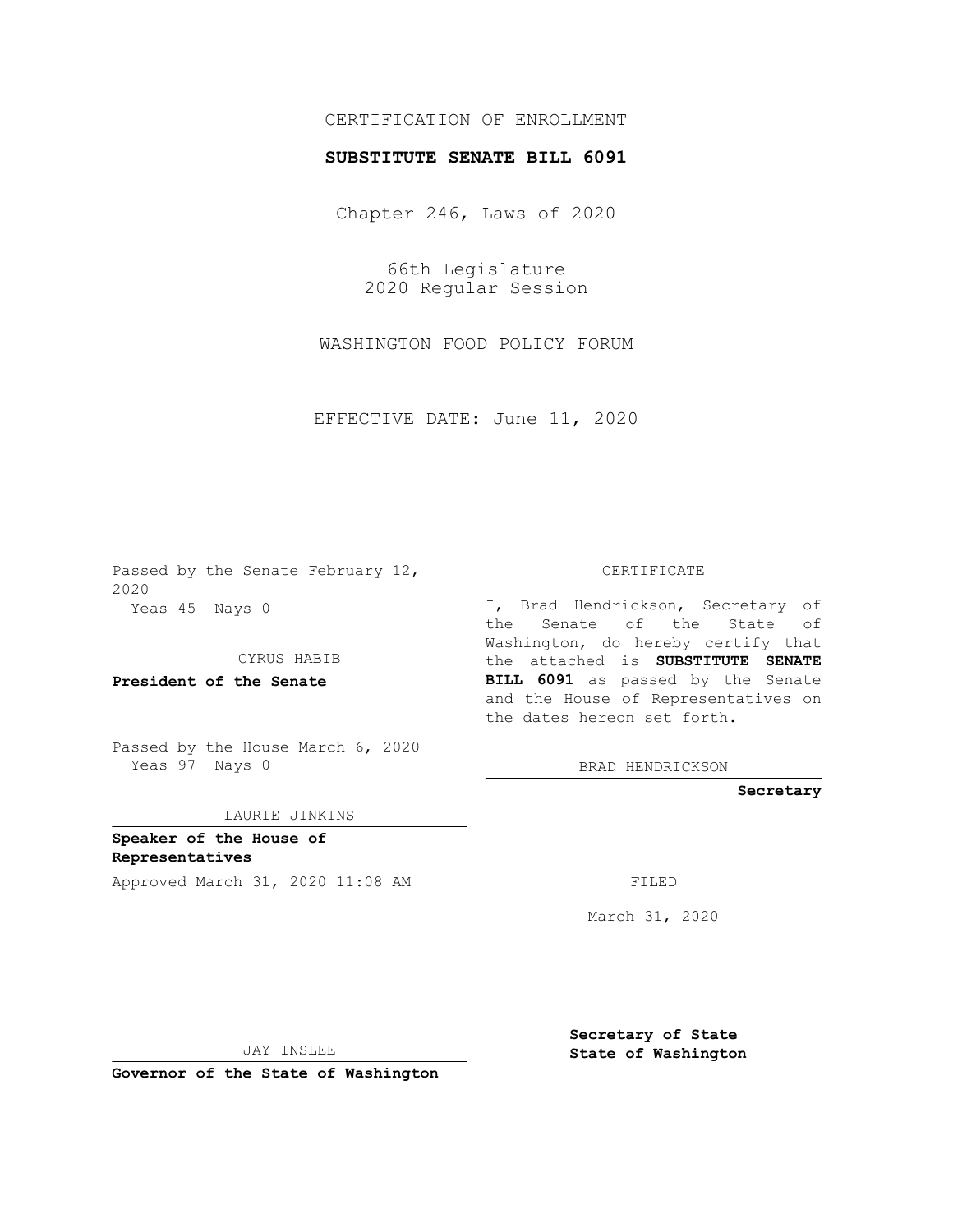## **SUBSTITUTE SENATE BILL 6091**

Passed Legislature - 2020 Regular Session

**State of Washington 66th Legislature 2020 Regular Session**

**By** Senate Agriculture, Water, Natural Resources & Parks (originally sponsored by Senators Warnick, Saldaña, Lovelett, Stanford, and Wilson, C.)

READ FIRST TIME 01/24/20.

 AN ACT Relating to continuing the work of the Washington food policy forum; and adding a new chapter to Title 89 RCW.

BE IT ENACTED BY THE LEGISLATURE OF THE STATE OF WASHINGTON:

NEW SECTION. **Sec. 1.** (1) The legislature finds that:

 (a) Numerous governmental agencies, state programs, and private entities share goals and missions relating to food, nutrition, agriculture, health, education, and economic development through sustained agricultural production and improved access to nutritious foods;9

 (b) The food and agriculture industry generates fifty-one billion dollars annually, employs one hundred sixty thousand people, and contributes thirteen percent to the state's economy;

 (c) Agriculture is a leading employer in the state, produces over 14 three hundred different crops, and is composed of many diverse types 15 of agricultural endeavors;

 (d) Small and direct marketing farms are a significant sector in Washington's agricultural industry. Eighty-five percent of farms in Washington state are classified as small farms. Washington is among the top ten states in the nation for the number of farms engaging in direct sales to local and regional markets. Because of their scale, diversity of agricultural products, engagement in value-added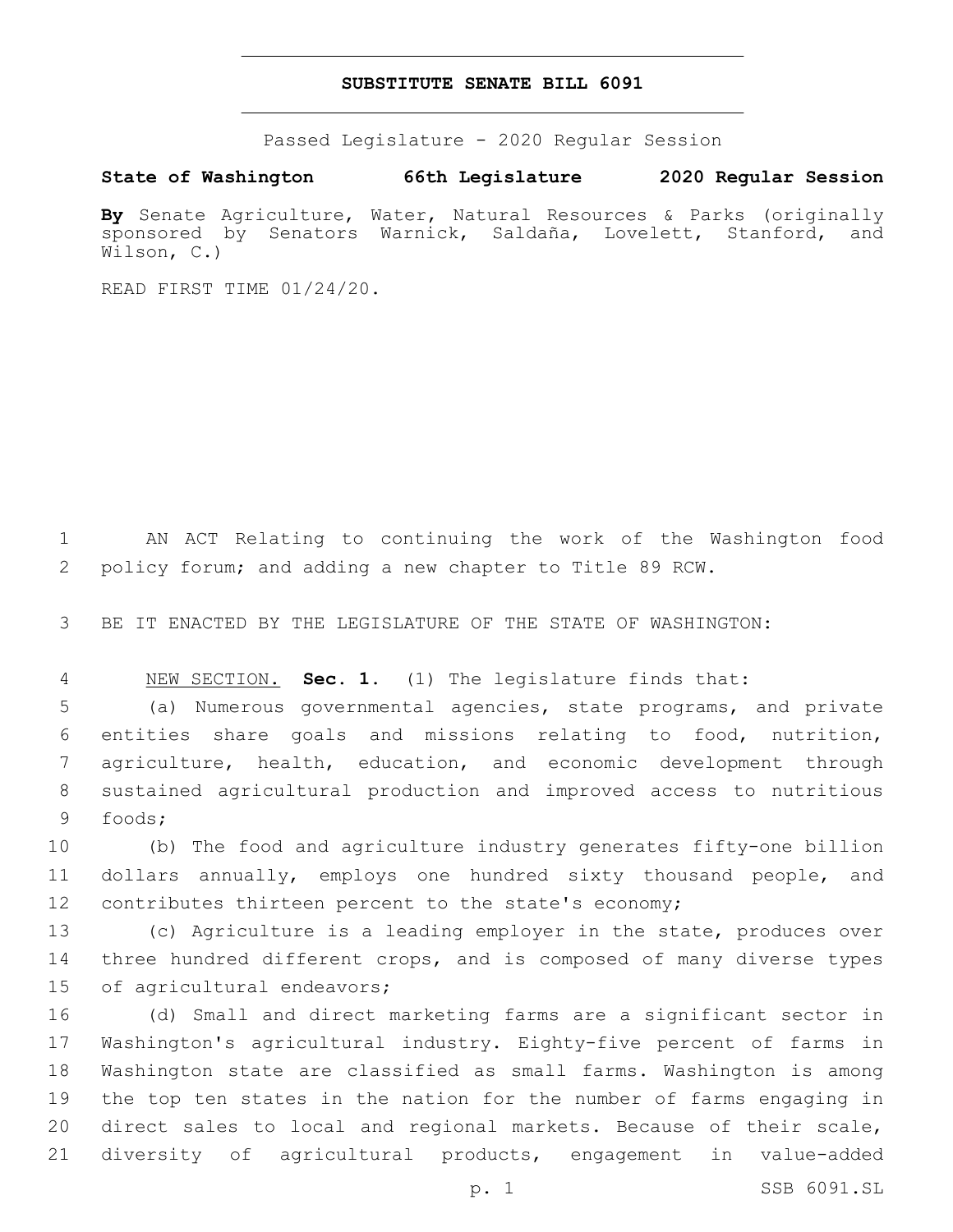processing, and use of local and direct sales channels, these farms tend not to be represented by commodity commissions and traditional 3 agricultural organizations;

 (e) The state of Washington continues to lose farmland every year 5 to nonfarming uses;

 (f) The state's food system is the network of people and activities connecting growing and harvesting, processing, distribution, consumption, and residue utilization, as well as associated government and nongovernment institutions, regulations, 10 and programs;

 (g) More than ten percent of Washington households experience food insecurity or hunger and many public and charitable organizations are engaged in the distribution of food and food benefits to those in need, so there exists an opportunity to build on connections between these organizations and farmers to enhance the delivery of Washington-produced food to various food programs;

 (h) The current food system in the state of Washington is complex and directly affected by the activities and policies of multiple 19 federal and state agencies and local governments;

 (i) Small and mid-scale farms in Washington provide local food and maintain a vibrant culture of agriculture. Although several programs exist to support small and mid-scale farm operations, there are opportunities to evaluate the effectiveness of these programs to reduce duplication of effort, streamline service delivery, and expand 25 access to the farmers; and

 (j) The work done by the regional food policy councils in the state can serve as a model for local efforts to bring together community, government, business, and agricultural interests, and improved communication between these local activities, combined with state efforts, could strengthen the state food policy system.

 (2) The legislature recognizes the need to understand the impacts of governmental rules and regulations on the viability of small and 33 mid-scale agriculture.

 (3) The purpose of this chapter is to provide for the establishment of a forum to: (a) Increase the sales of Washington farm products through direct marketing and other regional supply chains; (b) reduce food insecurity in Washington; (c) identify opportunities to improve coordination between local and regional food policy councils and state and federal agencies; (d) identify current rules and regulations impeding the viability of small and mid-scale

p. 2 SSB 6091.SL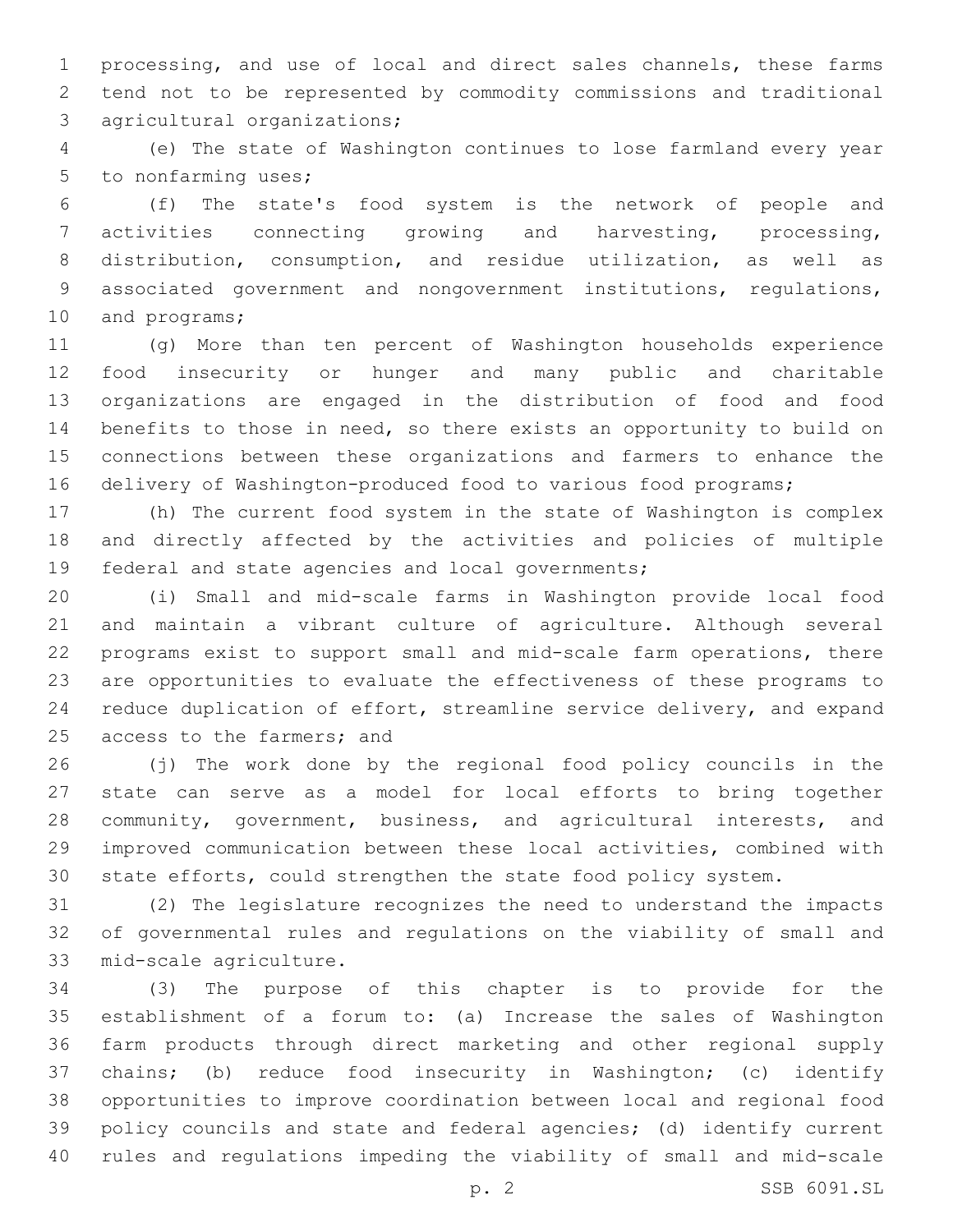agriculture; and (e) identify new policies that would improve the 2 viability of small and mid-scale agriculture.

 NEW SECTION. **Sec. 2.** (1) The Washington food policy forum is established as a public-private partnership and its purpose is to develop recommendations to advance the following food system goals:

 (a) To increase the availability of Washington-grown foods throughout the state, including by increasing direct marketing sales 8 and consumption of Washington-grown foods;

 (b) To expand and promote programs that bring healthy and nutritious Washington-grown foods to Washington residents, including increased public and private purchasing of Washington food products for schools, adult care programs, and other publicly funded food 13 programs;

 (c) To examine ways to encourage retention of an adequate number of farmers for small and mid-scale farms, meet the educational needs for the next generation of farmers, and provide for the continued 17 economic viability of Washington food production, processing, and 18 distribution in the state;

(d) To reduce food insecurity and hunger in the state; and

 (e) To identify ways to improve coordination and communication among city, county, regional, and state food policy entities and communication between these entities and state agencies.

 (2) Recommendations of the food policy forum must consider, but not be limited to, ways in which the following may help achieve each of the goals identified under subsection (1) of this section:

 (a) Increased collaboration and communication between local, 27 state, and federal governments and agencies;

 (b) Innovative public-private partnerships that can leverage private and public market influence, such as through institutional 30 purchasing and contracts;

 (c) Improvements to state or federal laws or regulations or funding relevant to the small and mid-scale farming interactions with 33 the food system and food security in the state;

 (d) Improvements in state or federal program implementation relevant to small and mid-scale farming interactions with the food 36 system and food security in the state;

 (e) Identification of additional federal, state, local, and private investments needed to accomplish the recommendations; and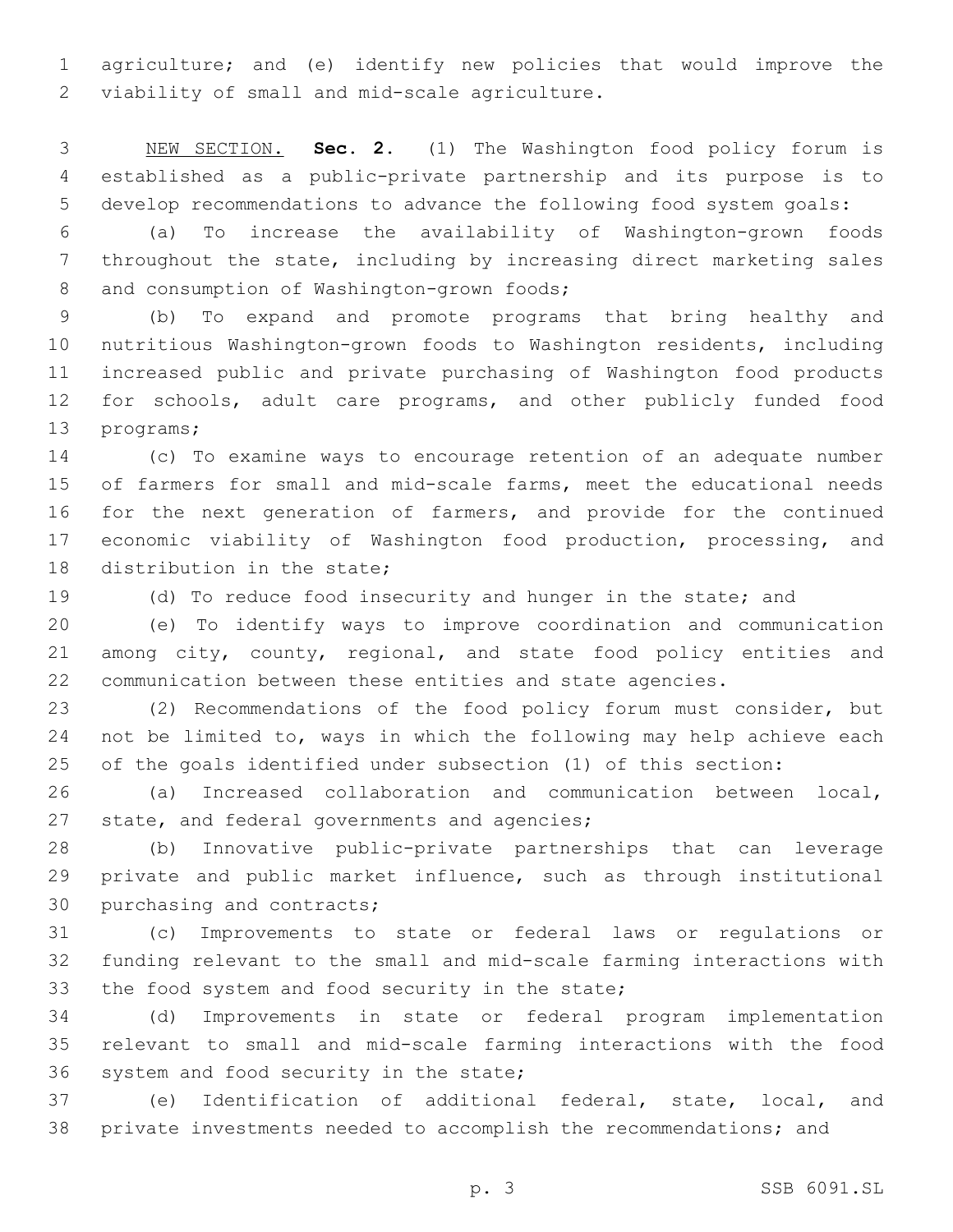(f) Defining and describing the variety of agriculture in the state utilizing farm acreage, farm business type, crop and agricultural product type, and defining what the term "local" means in the context of food production and distribution.

(3) In developing its recommendations, the food policy forum:

 (a) Shall coordinate with appropriate local, state, and federal agencies, tribes, and nongovernmental organizations to avoid 8 duplication of effort;

 (b) Shall solicit public input through public hearings or 10 informational sessions;

 (c) May conduct research and analysis as needed within financial 12 resources available to the forum; and

 (d) May form an advisory committee or committees to address issues identified by the forum and that are within the guidelines of subsection (1) of this section, as requiring additional study or 16 particular expertise.

 (4) The directors of the state conservation commission and the department of agriculture are responsible for appointing participating members of the food policy forum and no appointment may be made unless each director concurs in the appointment. In making appointments, the directors must attempt to ensure a diversity of knowledge, experience, and perspectives reflecting the issues to be addressed by the forum including, but not limited to:

(a) State and federal government employees, including academia;

(b) Related nonprofit and community organizations; and

 (c) The food industry, including food production, processing, 27 distribution, marketing, and retail sales.

 (5) A majority of the participating members appointed by the directors must appoint an administrative chair for the forum.

 (6) In addition to members appointed by the directors, four legislators may serve on the food policy forum in an ex officio capacity. Legislative participants must be appointed as follows:

 (a) The speaker of the house of representatives shall appoint one member from each of the two largest caucuses of the house of 35 representatives; and

 (b) The president of the senate shall appoint one member from 37 each of the two largest caucuses of the senate.

 (7) Each member of the food policy forum shall serve without compensation but may be reimbursed for travel expenses as authorized 40 in RCW 43.03.050 and 43.03.060.